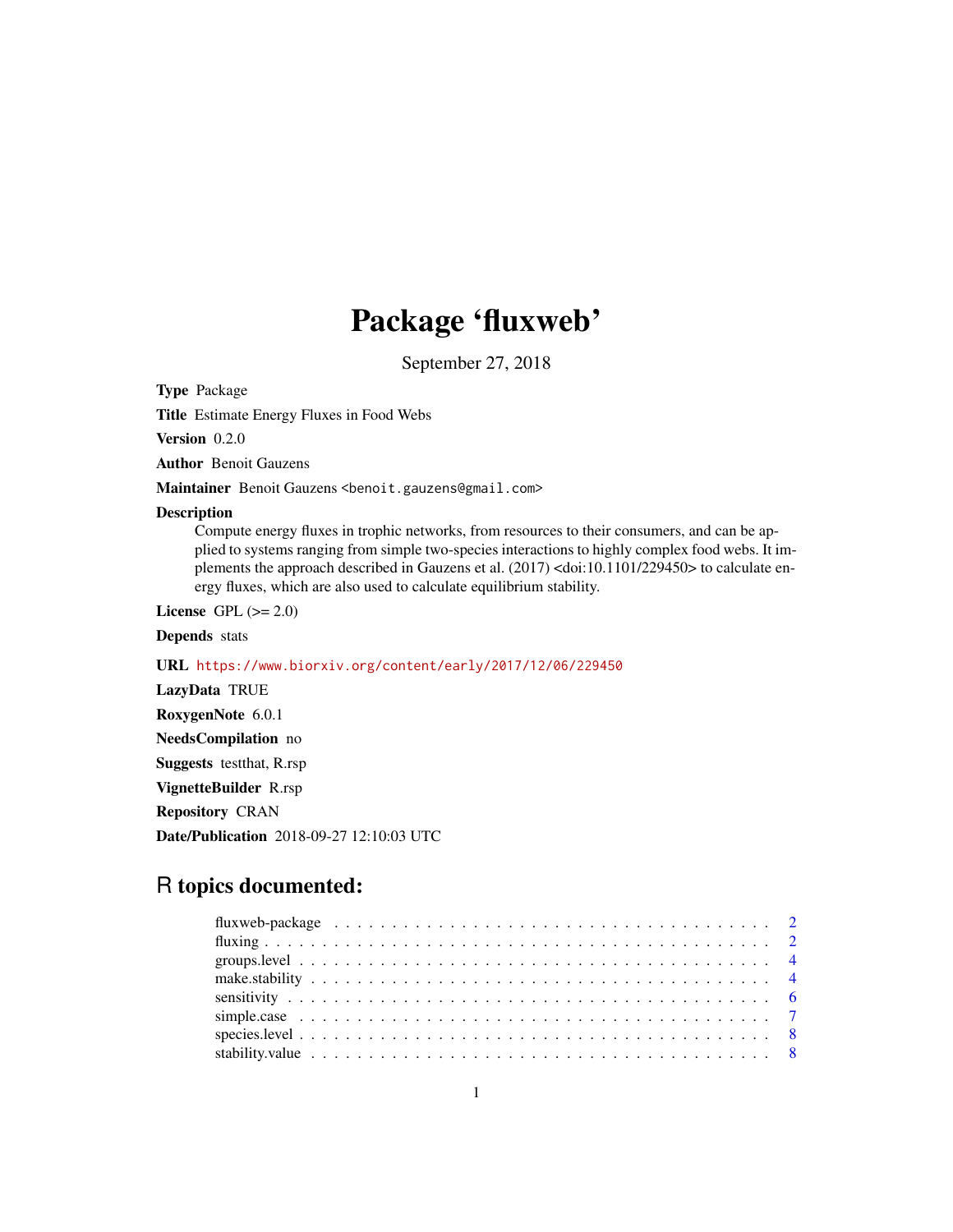#### <span id="page-1-0"></span> $2$  fluxing the state of  $\alpha$  fluxing the state of  $\alpha$  fluxing the state of  $\alpha$  fluxing the state of  $\alpha$

#### **Index** [11](#page-10-0)

fluxweb-package *The fluxweb package*

#### Description

the new fancy package fluxweb that fluxes webs

#### Author(s)

Benoit Gauzens

<span id="page-1-1"></span>fluxing *generate fluxes*

#### Description

Creates a valuated graph adjacency matrix from its binary version.

#### Usage

```
fluxing(mat, biomasses = NULL, losses, efficiencies, bioms.prefs = TRUE,
 bioms.losses = TRUE, ef.level = "prey")
```
#### Arguments

| mat          | Network adjacency matrix describing interactions among species. Interactions<br>can be either binary or weighted.                                                                               |
|--------------|-------------------------------------------------------------------------------------------------------------------------------------------------------------------------------------------------|
| biomasses    | Vector of species biomasses.                                                                                                                                                                    |
| losses       | A vector or an array of species energy losses (excluding consumption).                                                                                                                          |
| efficiencies | A vector or an array of conversion efficiencies of species in the adjacency matrix.<br>These values describe the proportion of consumed energy that is converted to<br>biomass of the consumer. |
| bioms.prefs  | Logical - if TRUE, consumer preferences are scaled according to species biomasses.                                                                                                              |
| bioms.losses | Logical - if TRUE, losses are scaled with species biomasses.                                                                                                                                    |
| ef.level     | Set to "prey" if efficiencies are defined by prey, "pred" if they are a property<br>of the predator.                                                                                            |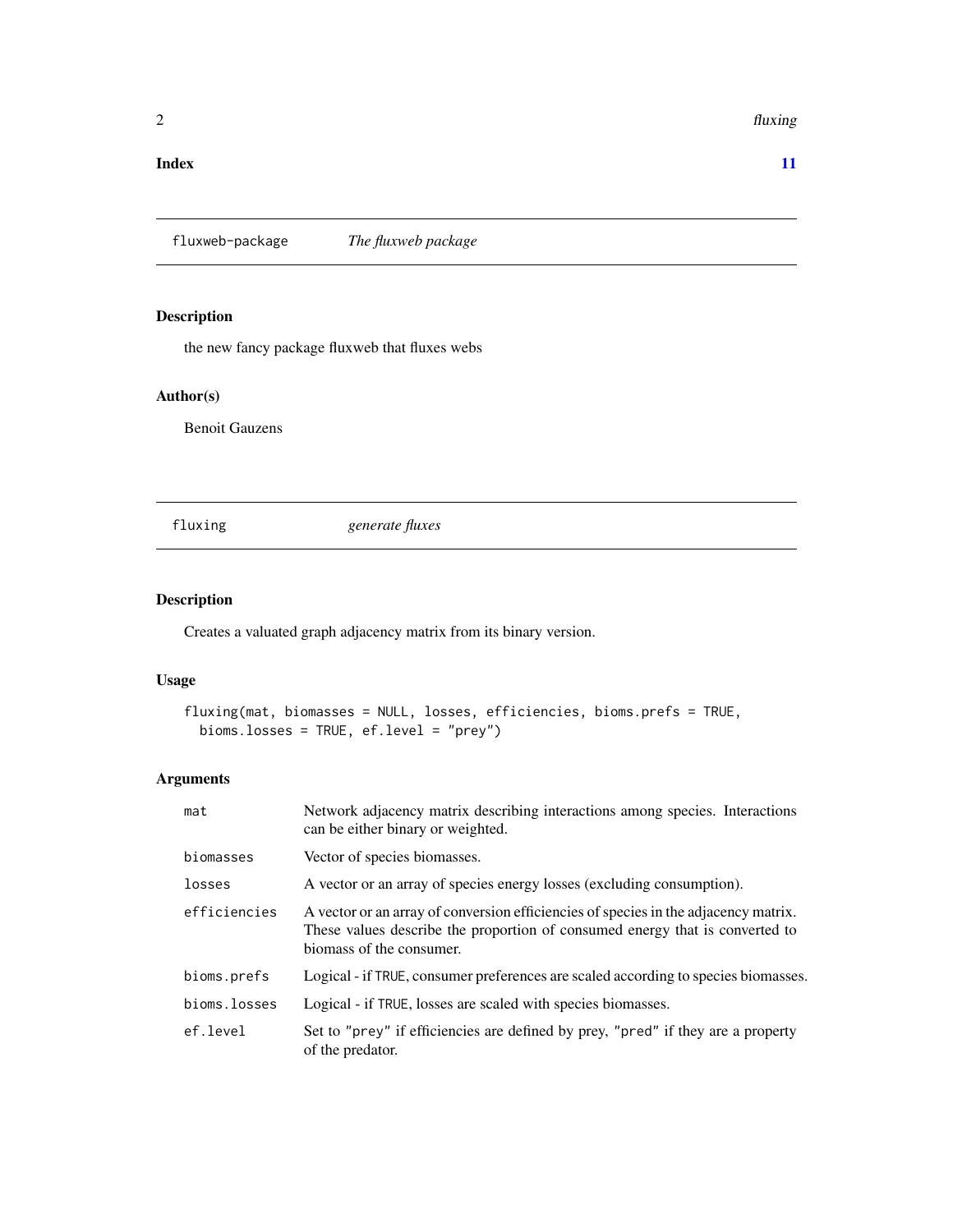#### fluxing 3

#### Details

This function computes fluxes in food webs based on an equilibrium hypothesis: for each species, sum of ingoing fluxes (gains from predation) balances the sum of outgoing fluxes. Outgoing fluxes are defined by consumption and the losses argument. Usually losses relate to species metabolic rates and/or natural death rates. For each species i, sum of ingoing fluxes  $F_i$  is computed as:

$$
F_i = \frac{1}{e_i}(L_i + \sum_j W_{ij}F_j) \quad if \quad \text{ef. level} = \text{"pred"}
$$
\n
$$
F_i = \frac{L_i + \sum_j W_{ij}F_j}{\sum_j W_{ji}e_j} \quad if \quad \text{ef. level} = \text{"pred"}
$$

W set the matrix of preferences estimated from mat, according to bioms.prefs. L is the vector depicting sum of losses (scaled or not by biomasses, accordingly to bioms.losses) and e is the vector of species efficiencies.

- mat: Either a binary or a valuated matrix can be used. A non zero value for mat[i,j] means that species i is consumed by species j. Matrix entries would assess predator preferences on its prey, thus providing a binary matrix assumes no preferences.
- losses: Express species energetic losses not related to consumption. Usually metabolic or death rates. When an array is provided, losses associated to each species correspond to line sums.
- efficiencies: Determines how efficient species are to convert energy (see ef.level for more details). Providing an array will assume values depending on both prey and predator identity.
- bioms. pref: If TRUE, preferences  $W_{ij}$  of predator j on prey i are scaled accordingly to species biomass using the following formula:

$$
W_{i,j} = \frac{mat[i,j] * biomasses[i]}{\sum_{k}mat[i,k] * biomasses[k]}
$$

If FALSE, a normalisation on column values is performed.

- bioms.losses: Set to true, function will assume that losses are defined per biomass unit. Thus, total losses will be thereafter multiplied by biomass values for each species.
- ef.level: If "prey" (resp "pred"), the total amount of energy that can be metabolized from a trophic link will be determined by prey (resp predator) identity. "link.specific" assumes that efficiencies are defined for each trophic interaction and implies efficiencies parameter to be a matrix.

#### Value

Returns an adjacency matrix where entries are the computed energy fluxes between consumer species and their respective resources.

#### Author(s)

Benoit gauzens, <benoit.gauzens@gmail.com>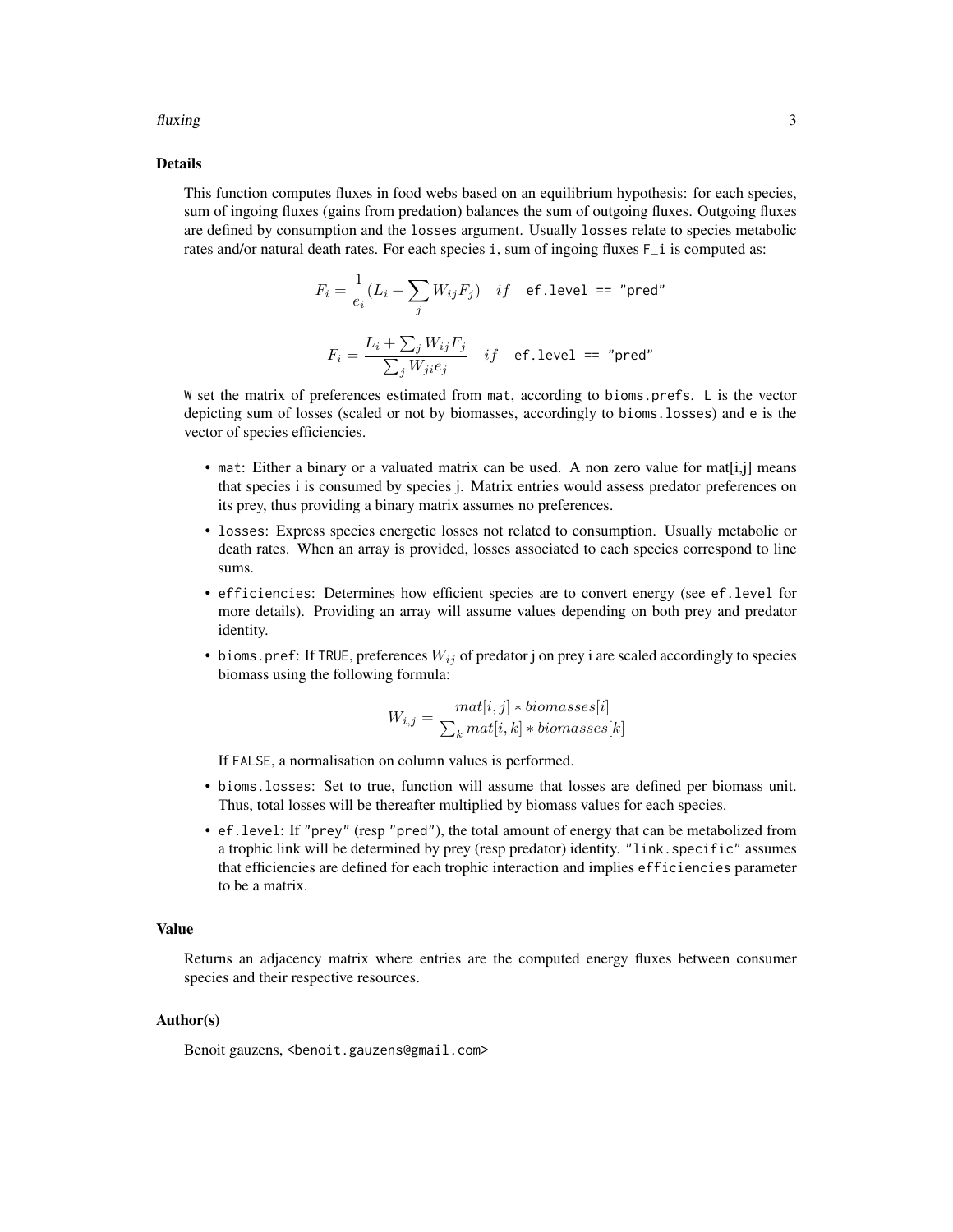#### Examples

```
# first compute species per unit biomass metabolic rates using the metabolic theory:
losses = 0.1 * species.level$bodymasses^(-0.25)
```

```
# call of the function:
fluxing(species.level$mat,
      species.level$biomasses,
      losses,
      species.level$efficiencies,
      bioms.pref = TRUE,
      ef.level = "prey")
```
groups.level *Aggregated version of the Food web of a soil network ecosystem and species general information (*species.level*).*

#### Description

This dataset contains the matrix describing trophic interactions between trophic groups of a soil food-web (Digel et al. 2014, Oikos) as well as some ecological information on these groups: biomasses, body masses and and species composition.

#### Format

a list of 5 elements:

mat the network adjacency matrix

biomasses groups total biomasses (g)

bodymasses group mean bodymasses of species (g)

efficiencies group species mean assimilation efficiencies

species.tgs groups' species composition

make.stability *making network stability*

#### Description

Find the smallest scalar multiplying a variable from losses insuring system stability

#### Usage

```
make.stability(val.mat, biomasses, losses, efficiencies, growth.rate,
  losses.scale = NULL, bioms.prefs = TRUE, bioms.losses = TRUE,
  ef. level = "prey", interval = c(1e-12, 1), ...
```
<span id="page-3-0"></span>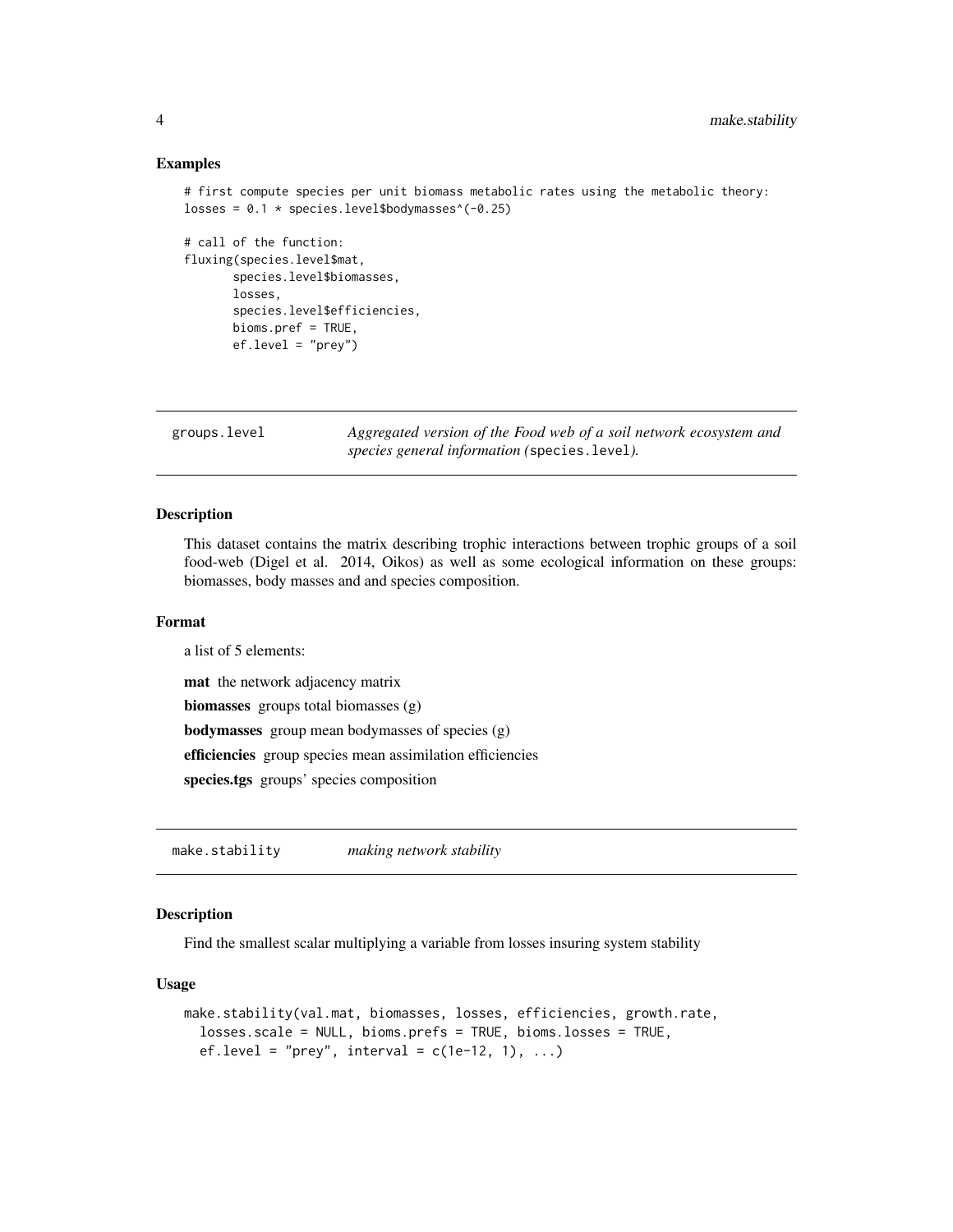#### <span id="page-4-0"></span>make.stability 5

#### **Arguments**

| val.mat      | A matrix describing fluxes between species (usually a result of fluxing func-<br>tion).                                                                                                         |
|--------------|-------------------------------------------------------------------------------------------------------------------------------------------------------------------------------------------------|
| biomasses    | A vector of species biomasses.                                                                                                                                                                  |
| losses       | A vector or an array of species energy losses (excluding predation).                                                                                                                            |
| efficiencies | A vector or an array of conversion efficiencies of species in the adjacency matrix.<br>These values describe the proportion of consumed energy that is converted to<br>biomass of the consumer. |
| growth.rate  | A vector defining growth rate of basal species.                                                                                                                                                 |
| losses.scale | Defines a Column from losses on which scalar multiplication will be tested.<br>(default NULL if the value is independent of losses).                                                            |
| bioms.prefs  | Logical, if TRUE (default) preferences are scaled accordingly to species biomasses.                                                                                                             |
| bioms.losses | Logical, if TRUE (default) losses are scaled with biomass.                                                                                                                                      |
| ef.level     | Set to "prey" if efficiencies are defined by prey, "pred" if they are a property<br>of the predator.                                                                                            |
| interval     | Search interval for returned value.                                                                                                                                                             |
| $\cdots$     | Optional parameters for function uniroot                                                                                                                                                        |

#### Details

The function assumes a monotonous increase of stability with multiplication by a scalar value. Solution is estimated from the [uniroot](#page-0-0) function, and stability using the [fluxing](#page-1-1) function Thus, accordingly to [uniroot](#page-0-0) solving criteria, if stability values at the two extremum parts of the interval are of same sign, an error is raised.

Behavior of the multiplicative term depends on the type of losses:

- losses.scale = NULL and is.vector(losses): multiplication will be applied to the losses vector.
- losses.scale = NULL and is.matrix(losses): multiplication will be independent of any columns from losses.
- losses.scale = FALSE : value used for multiplication always independent of losses.
- other values: should refer to an element of losses.

#### Value

A list from [uniroot](#page-0-0) function.

#### See Also

[uniroot](#page-0-0) for root estimate and stability. value for assessing system stability.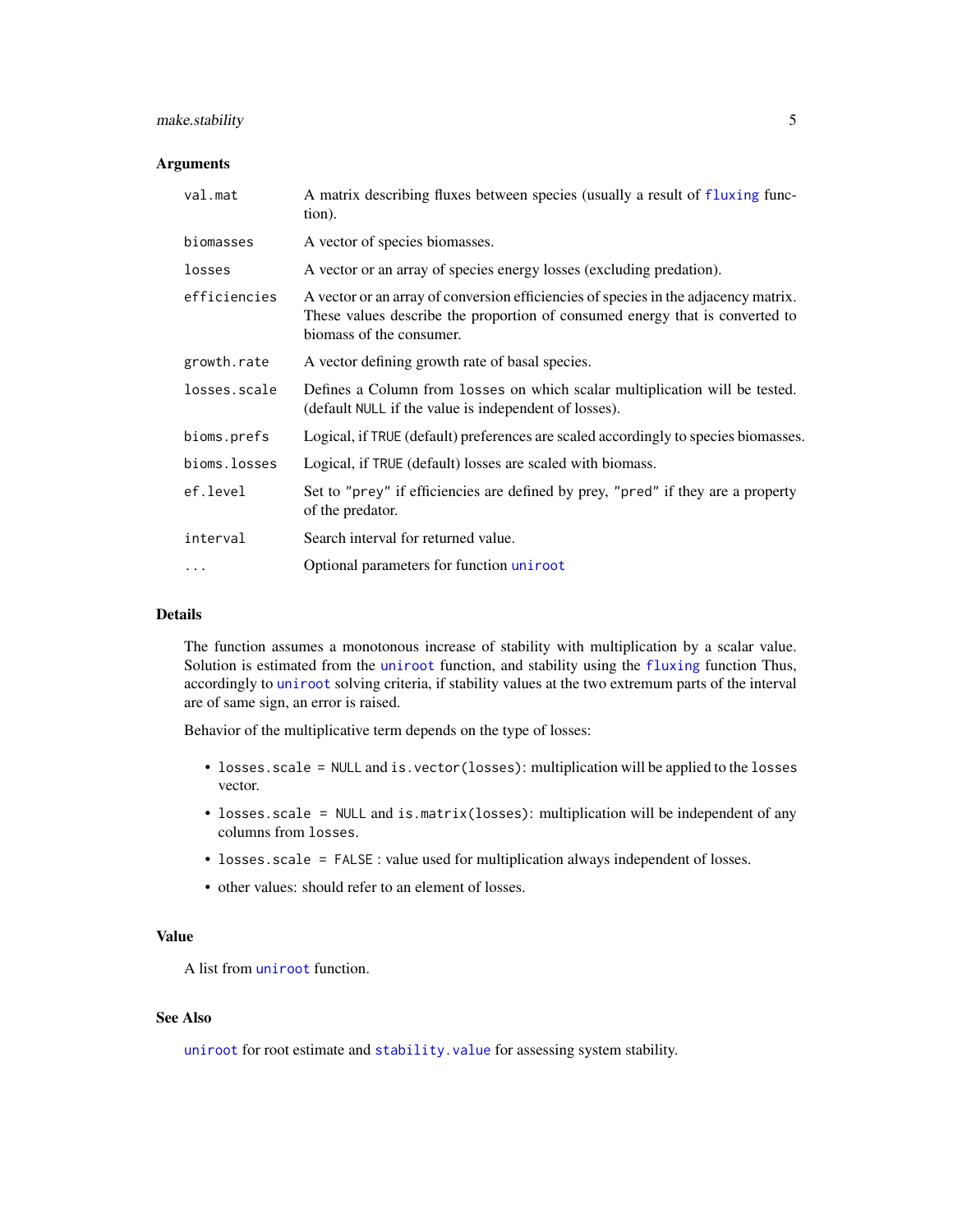#### <span id="page-5-0"></span>Examples

```
losses = 0.15 * groups.level$bodymasses^(-0.25)
# growth rates of basal sppecies
growth.rates = rep(NA, dim(groups.level$mat)[1])
growth.rates[colSums(groups.level$mat) == 0] = 0.5
val.mat = fluxing(groups.level$mat,
                  groups.level$biomasses,
                  losses,
                  groups.level$efficiencies,
                  bioms.pref = TRUE,
                  ef.level = "pred")
make.stability(val.mat,
               groups.level$biomasses,
               losses,
               groups.level$efficiencies,
               growth.rates,
               ef.level = "pred")
```
sensitivity *sensitivity analysis*

#### Description

Assesses how sensitive the results from argument function are to variability of input parameter through coefficient of variation.

#### Usage

```
sensitivity(fun.name, param.name, var, n, full.output = FALSE, ...)
```
#### Arguments

| fun.name    | Function to analyse.                                                                           |
|-------------|------------------------------------------------------------------------------------------------|
| param.name  | Parameter from on which variation is applied.                                                  |
| var         | Define the interval of uncertainty for the uniform law around x as $[x - x*var, x + x*var]$ .  |
| n           | Number of replicates.                                                                          |
| full.output | Logical, if TRUE all of n estimations of fun. name are returned. Only their mean<br>otherwise. |
| $\cdots$    | Arguments to be passed to fun. name. Argument names must exactly match<br>those of fun.name.   |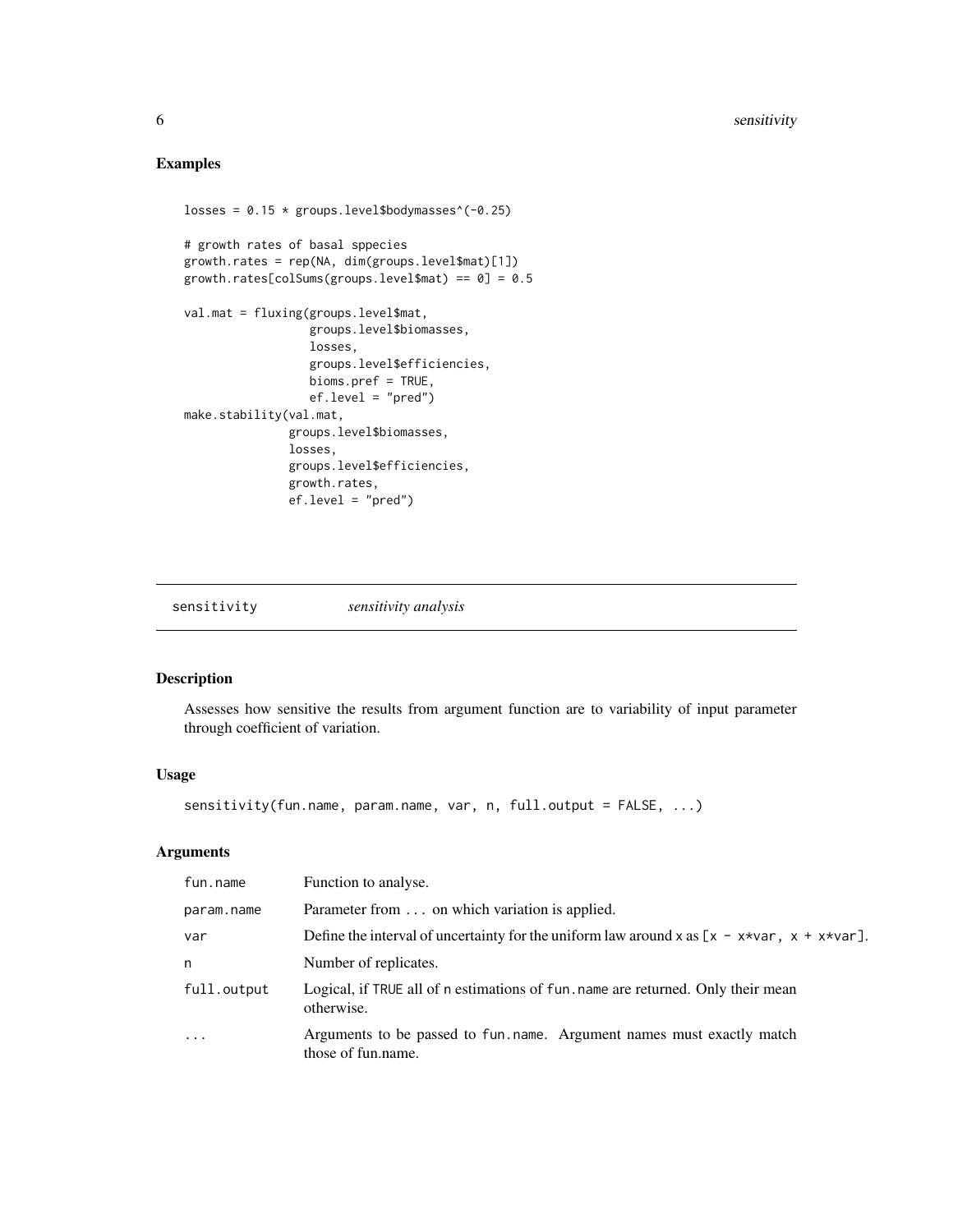#### <span id="page-6-0"></span>simple.case 7

#### Details

At each replicate, a coefficient of variation is computed (relative to results obtained form fun.name without random variation). if full.output is FALSE (default) a list of two objects of the same type as the one produced by fun.name is returned, first element contains the mean coefficient of variation in comparison to non randomised inputs among all the replicates, second element contains the standard deviation of these coefficients of variation If full. output is TRUE, a list of size n with of objects containing the coefficients of variation is returned.

Argument for ... should be passed with their names.

#### Value

a list of two elements of the same type as param.name: first element contains the mean coefficient of variation in comparison to non randomised inputs among all the replicates, second element contains the standard deviation of these coefficient of variation

#### Examples

```
# first compute species per unit biomass metabolic rates using the metabolic theory:
losses = 0.1 * species.level$bodymasses^(-0.25)
```

```
res = sensitivity(fluxing, "mat", 0.1, 5, full.output = TRUE,
                 mat = species.level$mat,
                 biomasses = species.level$biomasses,
                losses = losses,
                 efficiencies = species.level$efficiencies)
res = sensitivity(fluxing, "efficiencies", 0.01, 50,
                 mat = species.level$mat,
                 biomasses = species.level$biomasses,
                 losses = losses,
                 efficiencies = species.level$efficiencies)
# growth rates of basal species
```

```
growth.rates = rep(NA, dim(species.level$mat)[1])
growth.rates[colSums(species.level$mat) == 0] = 0.5
```
val.mat = fluxing(species.level\$mat, species.level\$biomasses, losses, species.level\$efficiencies)

simple.case *Food web of a soil network ecosystem and species general information.*

#### Description

This dataset correspond to the food web of a microcosm assembled from the Chesapeake Bay estuary (Lefcheck and Duffy 2010, Ecology)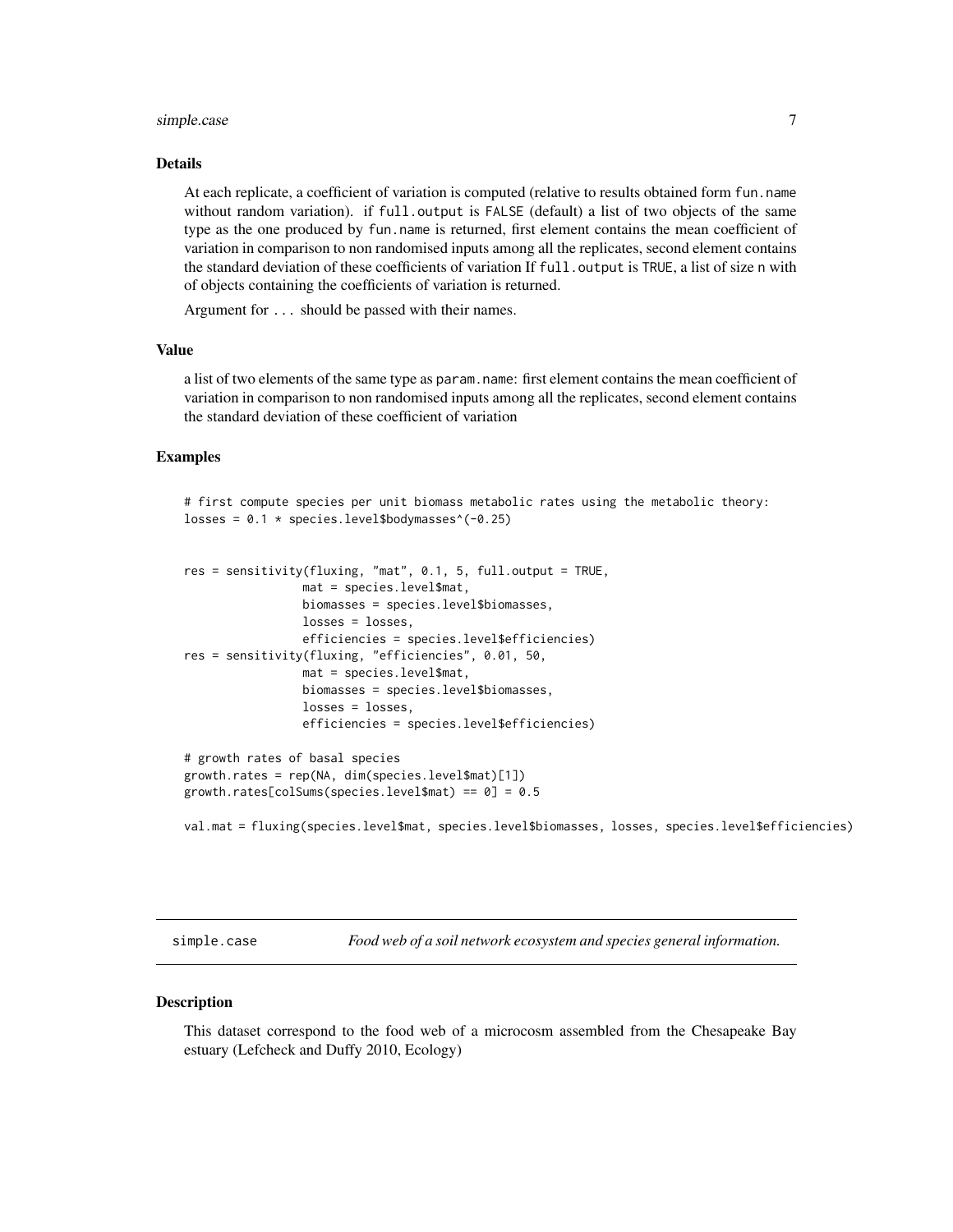#### Format

a list of 4 elements: mat the network adjacency matrix met.rate metabolic rates of species (J.h-1) biomasses species biomasses (g) efficiencies species assimilation efficiencies names species names

species.level *Food web of a soil network ecosystem and species general information.*

#### Description

This dataset contains the matrix describing trophic interactions from a deutsch soil food-web (Digel et al. 2014, Oikos) as well as some ecological information on species: biomasses, body masses and and species names.

#### Format

a list of 5 elements: mat the network adjacency matrix biomasses species biomasses (g) bodymasses species bodymasses (g) efficiencies species assimilation efficiencies names species names

<span id="page-7-1"></span>stability.value *Estimates network stability*

#### Description

Computes resilience of the system through Jacobian matrix eigenvalues.

#### Usage

```
stability.value(val.mat, biomasses, losses, efficiencies, growth.rate,
 bioms.prefs = TRUE, bioms.losses = TRUE, ef.level = "prey",
  full.output = FALSE)
```
<span id="page-7-0"></span>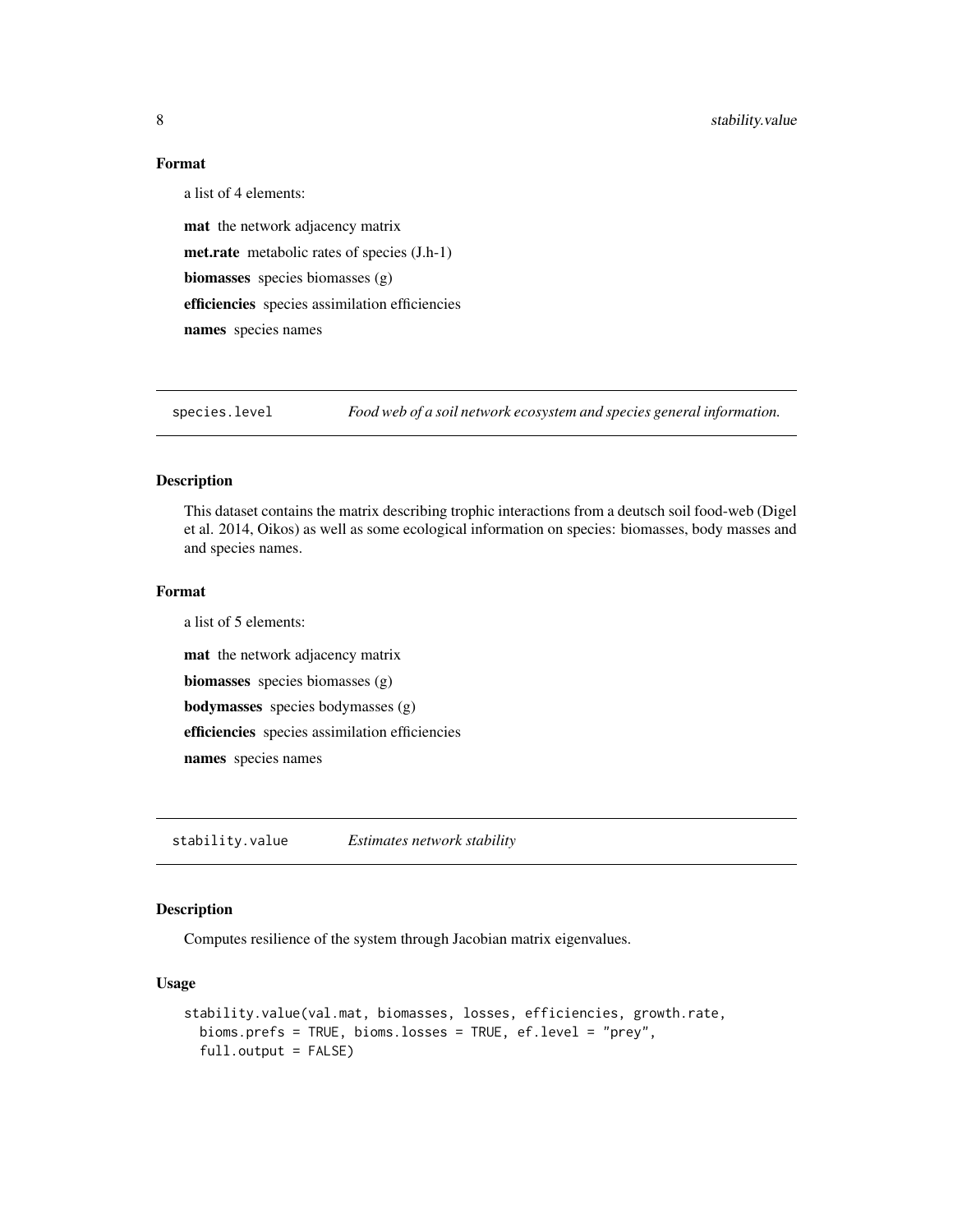#### <span id="page-8-0"></span>stability.value 9

#### **Arguments**

| val.mat      | A matrix describing fluxes between species (usually a result of fluxing func-<br>tion).                                                                                                         |
|--------------|-------------------------------------------------------------------------------------------------------------------------------------------------------------------------------------------------|
| biomasses    | A vector of species biomasses.                                                                                                                                                                  |
| losses       | A vector or an array of species energy losses (excluding predation).                                                                                                                            |
| efficiencies | A vector or an array of conversion efficiencies of species in the adjacency matrix.<br>These values describe the proportion of consumed energy that is converted to<br>biomass of the consumer. |
| growth.rate  | A vector defining growth rate of basal species.                                                                                                                                                 |
| bioms.prefs  | Logical, if TRUE (default) preferences are scaled according to species biomasses.                                                                                                               |
| bioms.losses | Logical, if TRUE (default) losses are scaled with biomass.                                                                                                                                      |
| ef.level     | Set to "prey" if efficiencies are defined by prey, "pred" if they are a property<br>of the predator.                                                                                            |
| full.output  | Logical, if TRUE function return supplementary informations.                                                                                                                                    |

#### Details

- losses: Express species energetic losses not related to consumption. Usually metabolic or death rates. When an array is provided, losses associated to each species correspond to line sums.
- efficiencies: Determines how efficient species are to convert energy (see ef.level for more details). Providing an array will assume values depending on both prey and predator identity.
- growth.rate: Growth rates of basal species defined. Length of the vector should be equal to the number of species. expects positive numeric values for index corresponding to basal species, NA otherwise
- bioms. pref: If TRUE, preferences  $w_{ij}$  of predator j on prey i are scaled according to species biomass using the following formula:

$$
w_{i,j} = \frac{mat[i,j] * biomasses[i]}{\sum_{k}mat[i,k] * biomasses[k]}
$$

- bioms.losses: If TRUE, function will assume that losses are defined per biomass unit. Thus, total losses will be thereafter multiplied by biomass values for each species.
- ef.level: If "prey" (resp "pred"), the total amount of energy that can be metabolized from a trophic link will be determined by prey (resp pred) identity. "link.specific" assumes that efficiencies are defined for each trophic interaction and implies efficiencies parameter to be a matrix
- full.output: If TRUE, function result is a list of eigenvalues and eigenvectors of the Jacobian matrix.

#### Value

Maximum eigenvalue of the Jacobian matrix of a Lotka Voltera like system of equations. If full.output, Jacobian eigenvalues and eigenvectors are returned.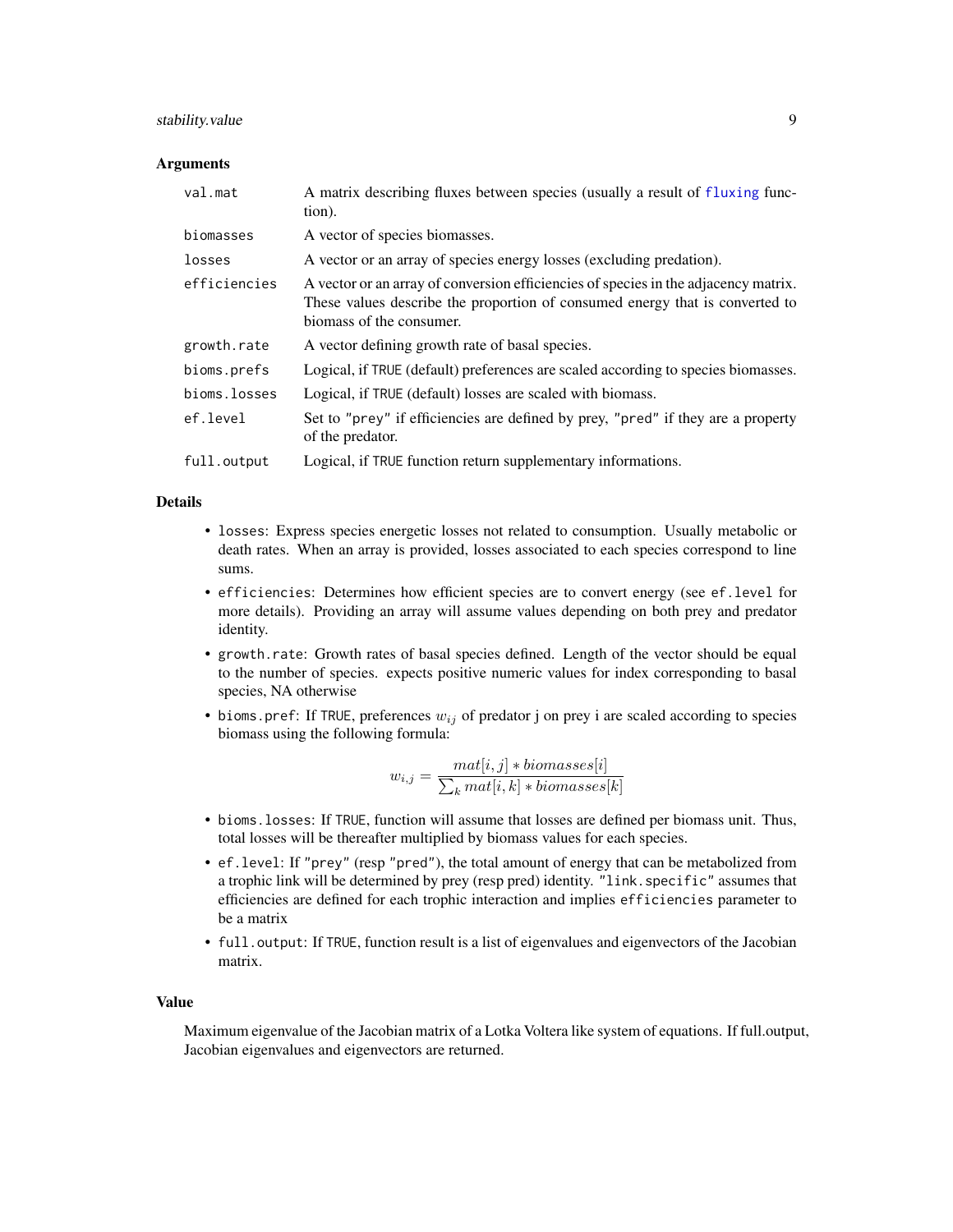#### Author(s)

Benoit Gauzens, <benoit.gauzens@gmail.com>

#### Examples

losses =  $0.15 *$  groups.level\$bodymasses^(-0.25)

```
# growth rates of basal sppecies
growth.rates = rep(NA, dim(groups.level$mat)[1])
growth.rates[colSums(groups.level$mat) == 0] = 0.5
```

```
val.mat = fluxing(groups.level$mat,
                  groups.level$biomasses,
                  losses,
                  groups.level$efficiencies,
                  bioms.pref = TRUE,
                  ef.level = "pred")
```

```
stability.value(val.mat,
                groups.level$biomasses,
               losses,
               groups.level$efficiencies,
               growth.rates,
               ef.level = "pred")
```